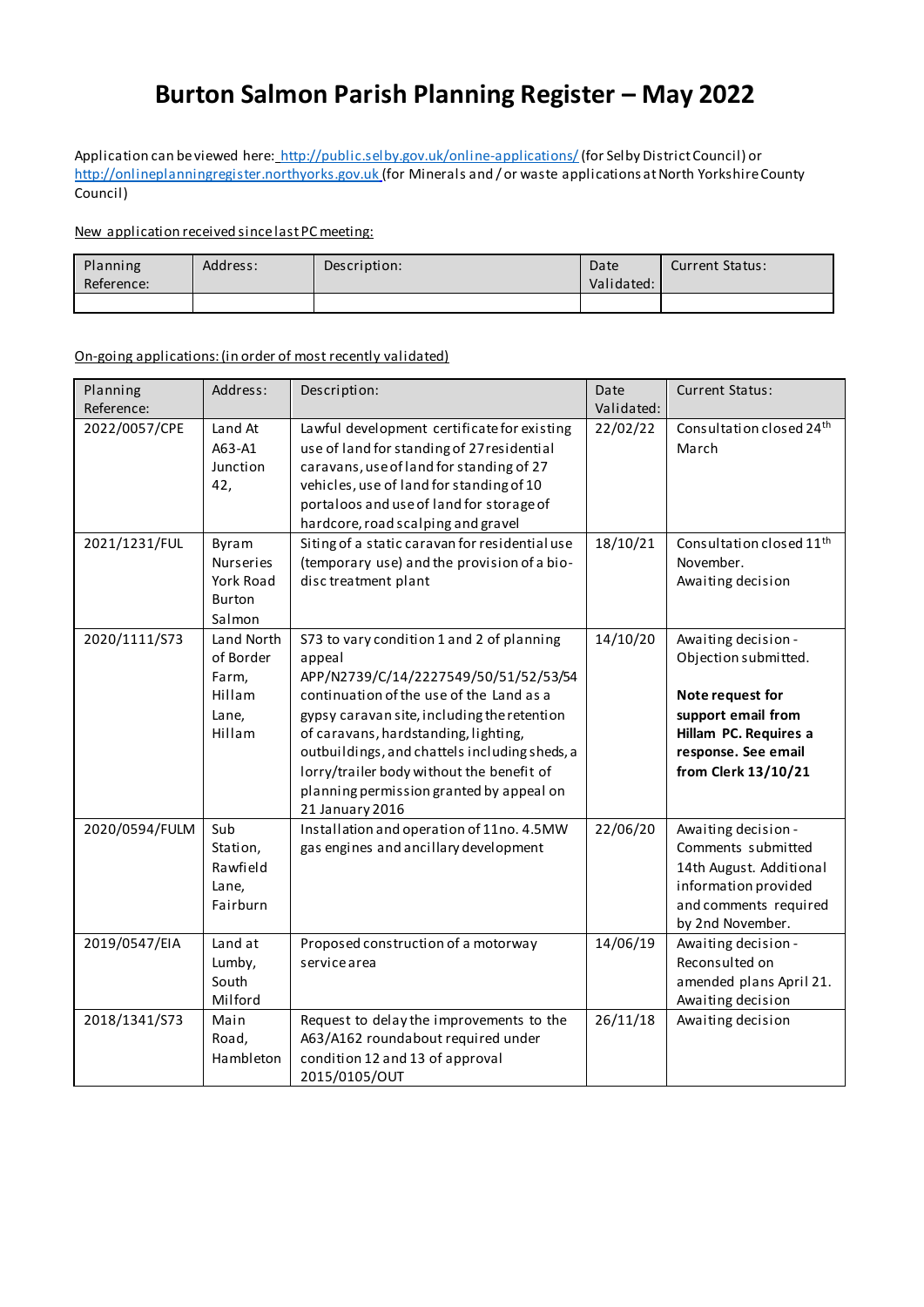## Other Projects: (references unknown)

| Planning<br>Reference:                                                                                                             | Address:                                | Description:                                                                              | Date<br>Validated: | Notes:                                                                                                                                                                                    |
|------------------------------------------------------------------------------------------------------------------------------------|-----------------------------------------|-------------------------------------------------------------------------------------------|--------------------|-------------------------------------------------------------------------------------------------------------------------------------------------------------------------------------------|
| Non-Statutory<br>consultation in<br>Spring 2021,<br>Statutory<br>Consultation 28 <sup>th</sup><br>October – $9th$<br>December 2021 | National Grid                           | Yorkshire Green Energy<br>Enablement (GREEN)<br>Project                                   | N/A                | Briefing meeting held 15.04.21.<br>Further briefings held in<br>August but were not attended<br>Cllr Raine attended webinar for<br>the statutory consultation and<br>no response required |
| EIA Scoping-<br>Planning<br>Inspectorate ref:<br>EN010094 000004                                                                   | Ferrybridge<br>Power Station            | Ferrybridge D Combined<br>Cycle Gas Turbine<br>Generating Station (CCGT)<br>Power Station | N/A                | Application delayed until 2020.<br>No further information<br>available at this time.                                                                                                      |
| N/A                                                                                                                                | Leeds East<br>Airport,<br>Church Fenton | Leeds East's Airspace<br>Change Proposal                                                  | N/A                | Amended ACP submission and<br>safety case – comments by $21^{st}$<br>March                                                                                                                |

## Applications / Appeals etc - determined / withdrawn since last PC meeting:

| Planning Reference: | Address:                                       | Description:                                                                                                                                                                       | Date       | <b>Current Status:</b> | Date of   |
|---------------------|------------------------------------------------|------------------------------------------------------------------------------------------------------------------------------------------------------------------------------------|------------|------------------------|-----------|
|                     |                                                |                                                                                                                                                                                    | Validated: |                        | Decision: |
| 2021/1366/HPA       | Camelot,<br>Poole Row,<br><b>Burton Salmon</b> | Two storey part single<br>storey side extension,<br>conversion of an existing<br>garage to a granny<br>annex, a single storey<br>car port and an<br>additional carparking<br>space | 15/11/21   | Permission granted     | 29/04/22  |
|                     |                                                |                                                                                                                                                                                    |            |                        |           |

## Enforcement cases:

| Planning   | Address:          | Description:                               | Date       | Current                 | Date of   |
|------------|-------------------|--------------------------------------------|------------|-------------------------|-----------|
| Reference: |                   |                                            | Validated: | Status:                 | Decision: |
| N/A        | Land off          | The enforcement notice requires that the   | N/A        | Enforcement             |           |
|            | York Road,        | following is complied with:                |            | Notice                  |           |
|            | <b>Brotherton</b> | Step 1 - Cease the equestrian use of the   |            | issued 25 <sup>th</sup> |           |
|            |                   | Land with the removal of the horses and    |            | March 2022:             |           |
|            |                   | ponies from the Land.                      |            | Time for                |           |
|            |                   | Step 2 - Cease the residential use of the  |            | Compliance:             |           |
|            |                   | Land.                                      |            | Step 1 and              |           |
|            |                   | Step 3 - Remove the stables, wooden        |            | $2: 2$ months           |           |
|            |                   | sheds, trailer/HGV bodies, touring         |            | Step $3 -$              |           |
|            |                   | caravans including the traditional Romani  |            | 3 months                |           |
|            |                   | gypsy wagon, small plastic containers with |            | Step $4 -$              |           |
|            |                   | steel frame and associated equipment       |            | 4 months                |           |
|            |                   | from the Land.                             |            |                         |           |
|            |                   | Step 4 - Remove from the Land all the      |            |                         |           |
|            |                   | hardcore and other hard surfacing          |            |                         |           |
|            |                   | beneath or around the buildings and        |            |                         |           |
|            |                   | reinstate these areas with topsoil and the |            |                         |           |
|            |                   | sowing of grass seed or laying of turf.    |            |                         |           |